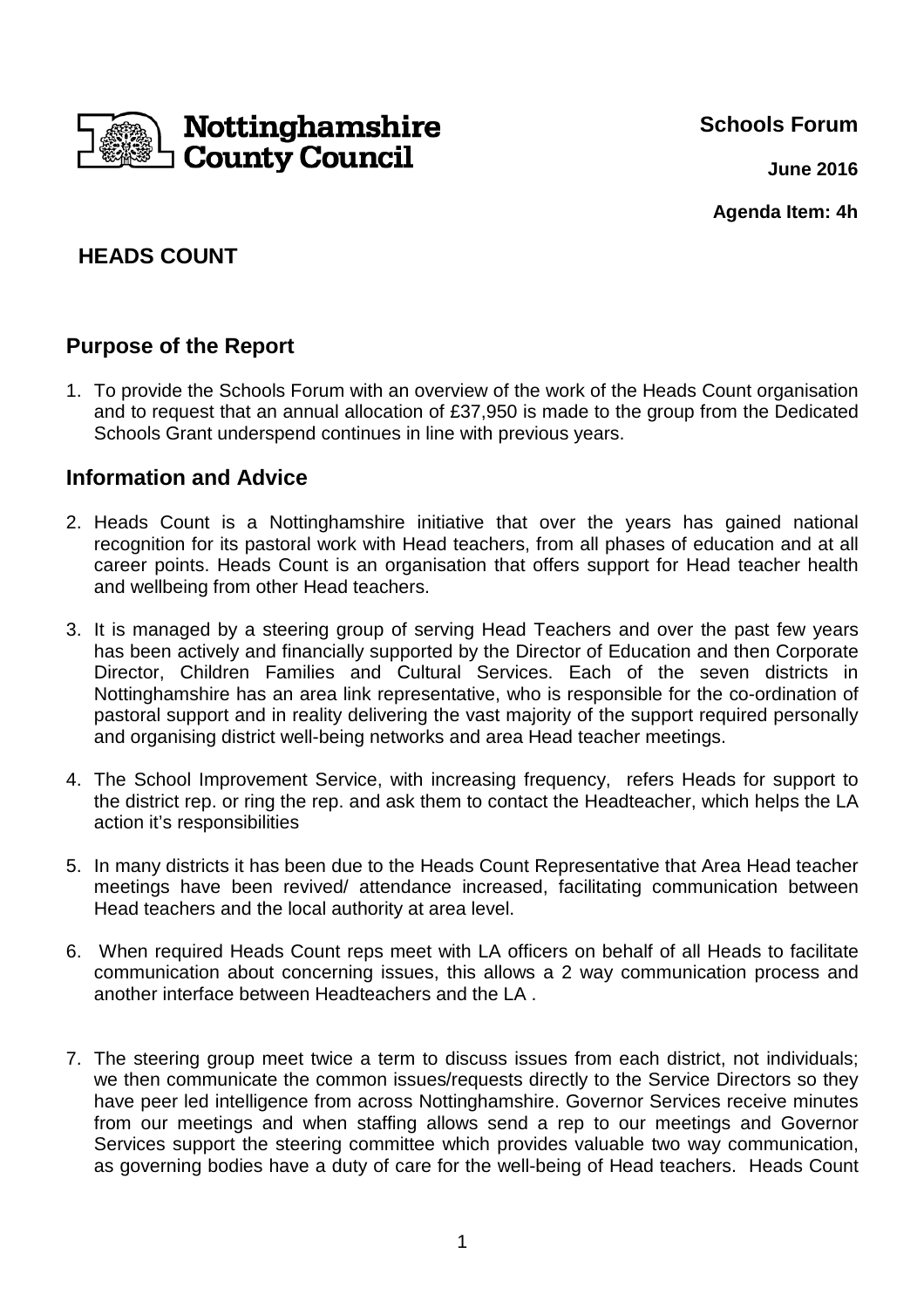produce a newsletter to keep Head teachers informed about our work, which has been well received.

- 8. District reps. facilitate termly network meetings for Heads to provide a safe and confidential outlet for matters of concern, which are usually stress related. In response to this we also organise an annual conference
- 9. Annually the steering group plan and deliver a well-being conference which is open to all serving Head teachers and acting Head teachers. This year 90 delegates attended, it was very well received. In the feedback 100% of attendees said they came because of the focus on their well-being, the speaker and the opportunity to network. This year in our feedback we asked about early retirement , of the 34 who responded to this question , 21 (62%) said they planned to retire/leave education in the next 5 years, most within 1-2 years. Many commented that events like the well-being conference supports their emotional resilience to the challenging role of headship. Below are some quotes from the conference
- "Great to have a focus on our well-being and chance to talk to other heads "
- " Great, can't wait until next time
- "Some fab strategies to apply. The quiet calm moment in time we all need"
- "Really enjoyed the conference-good to talk to other heads. Helped me to feel that I'm not alone and doing ok"
- "This is such an important day in my year"
- *Comment given to Heads Count Rep.* For the heads I support they are reassured that we are all there for them. They have commented 'it's just nice to have someone I can call'.
- 10. Each area rep. did begin to log calls at the request of School Forum, but as reported last year, a tally log doesn't reflect the depth and scale of the work, e.g. there might 6 calls in 1 week that are quick to address, then the following week there maybe 1 call of great length and complexity that results in many return calls/visits/meetings. The same applies to face to face meetings, some are brief and resolve issues, some are prolonged and complex.
- 11. Heads Count steering group uses its financial assistance to put money into school budgets to facilitate the equivalent of 35.5 days per year Head teacher time to enable the area link representative to undertake their role. It is also for administrative support, consultant time and conference organisation and administration costs. The daily costs is much less than LLE work

| <b>Activity</b>                                                                                            |        |
|------------------------------------------------------------------------------------------------------------|--------|
| 7 Area Link reps. £150 x 35 $\frac{1}{2}$ days (less than half the cost of most HT  <br>consultation days) | 36,750 |
| Admin support- Chair of steering group                                                                     | 1,200  |
| <b>Total</b>                                                                                               | 37,950 |

12. The services provided by Heads Count: